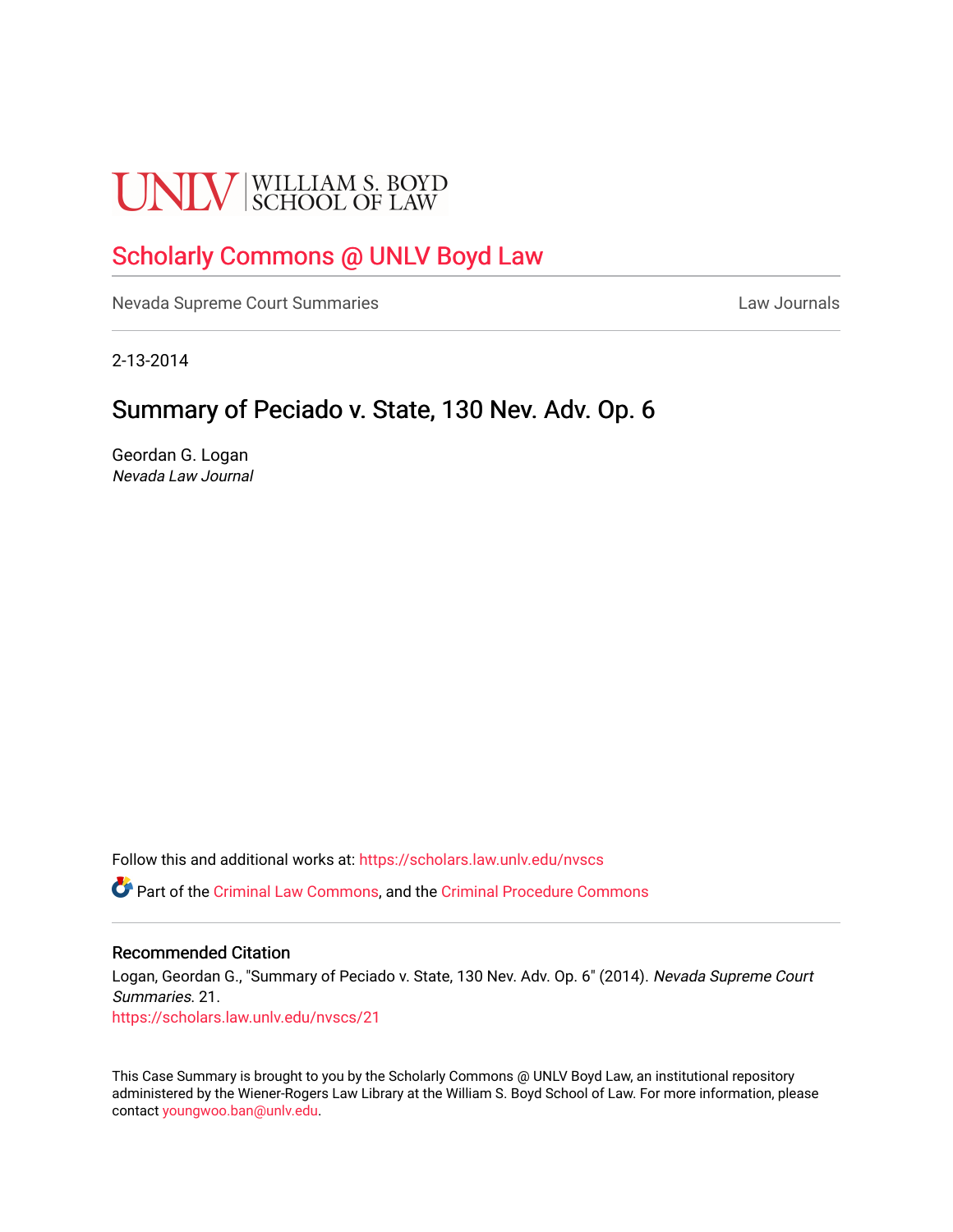# *Peciado v. State*, 130 Nev. Adv. Op. 6 (Feb. 13, 2014) 1 CRIMINAL LAW: RECORDING OF SIDEBAR CONFERENCES AND JURY CHALLENGES FOR CAUSE

## **Summary**

The Court determined two issues: (1) whether due process requires that all sidebar proceedings be made a part of the record; and (2) whether prospective jurors who are anything less than unequivocal about their impartiality should be excused for cause.

## **Disposition**

A district court's failure to memorialize all bench conferences, either contemporaneously or by allowing the attorneys to make a record afterward, deprives a defendant of meaningful appellate review. However, such deprivation warrants reversal only if the appellant shows that the record's missing portions are so significant that their absence precludes the Court from conducting a meaningful review of alleged errors. Additionally, where a prospective juror's statements or conduct cast doubt on his or her impartiality, the defendant is entitled to have that juror excused for cause.

## **Factual and Procedural History**

A jury convicted Edward Preciado of voluntary manslaughter with the use of a deadly weapon. While in a physical altercation with Kim Long, Preciado repeatedly struck Long in the head with a hammer, killing her. Preciado claimed self-defense. The district court sentenced Preciado to the maximum of 4 to 10 years in prison, with a consecutive 4 to 10 years for the weapon enhancement. During the jury selection process, Preciado asserted challenges for cause against three prospective jurors in an attempt to exclude them from the jury pool. One of the jurors, #318, knew two of the State's witnesses. Another juror, #496, had a relationship with a Las Vegas police officer. The third juror, #304, stated that graphic photos would make her think Preciado was a little bit guilty. The district court denied all of Preciado's challenges for cause after each of the three prospective jurors stated that he or she could be impartial. Preciado used peremptory challenges to eliminate prospective jurors #304 and #496, but he did not have a peremptory challenge left to eliminate juror #318. Throughout the trial, the district court conducted numerous unrecorded bench and in-chambers conferences.

On appeal, Preciado argued that the court's failure to memorialize all of the sidebar conferences effectively denied him his right to appeal. Additionally, Preciado asserted that he was unduly prejudiced by having to use his peremptory challenges on jurors #304 and #496, and that juror #318's presence on the empaneled jury further prejudiced him.

<sup>&</sup>lt;sup>1</sup> By Geordan G. Logan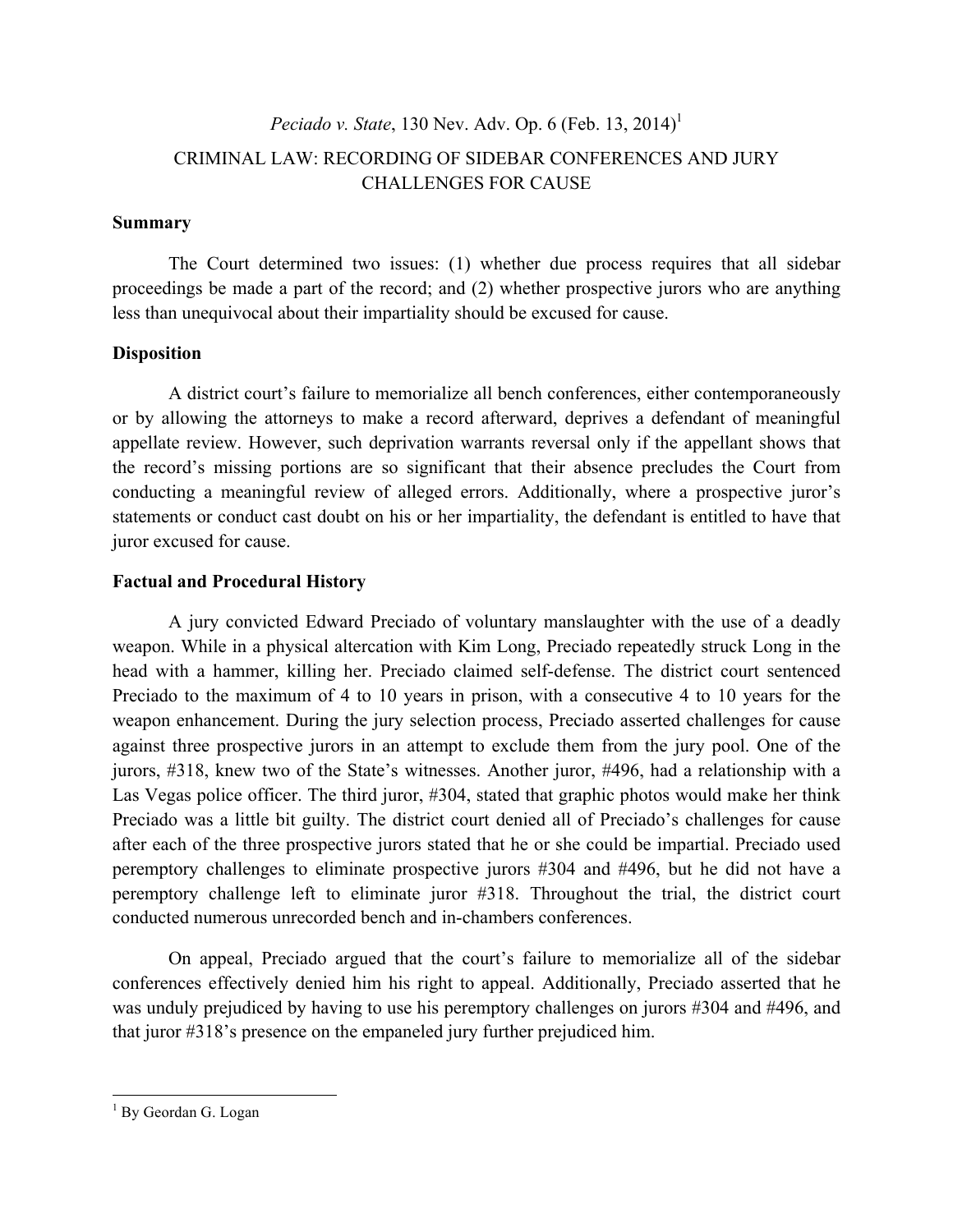#### **Discussion**

#### *Unrecorded bench conferences and in-chambers discussions*

A defendant is essentially deprived of an accurate record of the lower court proceedings when bench conferences and in-chambers discussions are not memorialized in the record. Accordingly, the defendant who wishes to challenge issues rising from his trial may be divested of the kind of "meaningful appellate review [that] is inextricably linked to the availability of an accurate record." In *Daniel v. State,* the Court "determined that SCR 250(5)(a) and due process require a district court to record all sidebar proceedings in a capital case either contemporaneously with the matter's resolution, or the sidebar's contents must be placed on the record at the next break in trial."<sup>2</sup> That said, the Court concluded that regardless of the type of case, "due process requires [this Court] to extend our reasoning in *Daniel* to defendants in noncapital cases."

However, the district court's failure to record sidebar proceedings "does not warrant reversal," unless "the appellant shows that the record's missing portions are so significant that their absence precludes this [C]ourt from conducting a meaningful review of the alleged errors." Preciado did not make such a showing. The district court's record sufficiently preserved the issues that Preciado sought to challenge.

#### *Challenges for cause*

Removal of a juror for cause is necessary only where the "prospective juror's views 'would prevent or substantially impair the performance of his duties as a juror in accordance with his instructions and his oath."<sup>3</sup> The district court's broad discretion in ruling on challenges for cause<sup>4</sup> is subject to reversible error only where it results in an unfair empaneled jury.<sup>5</sup> "If the jury actually seated is impartial, the fact that a defendant had to use a peremptory challenge to achieve that result does not mean that the defendant was denied his right to an impartial jury."<sup>6</sup>

The district court's decision to deny Preciado's challenge for cause of prospective jurors #318 and #496 did not rise to the level of abuse of discretion. That each of these prospective jurors unequivocally stated that they could be impartial when examining the evidence and rendering a verdict, sufficiently establishes they were suitable jurors. Prospective juror #304, on the other hand, was equivocal even though she stated that she could be impartial. As a result, the district court's failure to grant Preciado's challenge for cause against prospective juror #304 was an abuse of discretion. The error, however, was harmless as prospective juror #304 was not empaneled "and her preconceptions did not infect the jury panel."

 $^2$  Daniel v. State, 119 Nev. 498, 507-08, 78 P.3d 890, 897 (2003).<br><sup>3</sup> Weber v. State, 121 Nev. 554, 580, 119 P.3d 107, 125 (2005) (quoting Leonard v. State, 117 Nev. 53, 65, 17 P.3d 397, 405 (2001)).

<sup>4</sup> Blake v. State*,* <sup>121</sup> Nev. 779, 795, 121 P.3d 567, 577 (2005). <sup>5</sup> *See id.* at 796, 121 P.3d at 578. <sup>6</sup> *Id.*